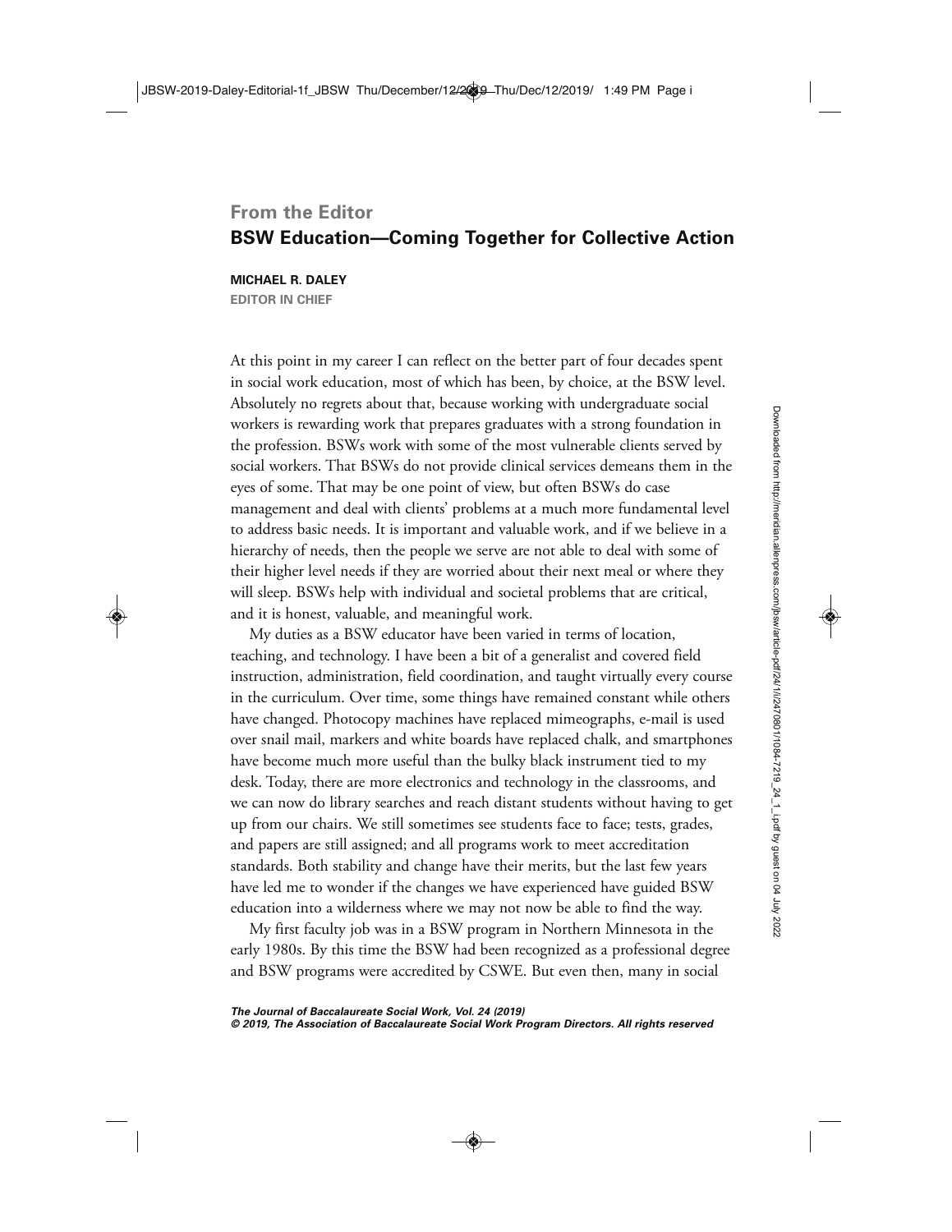work still questioned the legitimacy of the BSW, and a struggle for acceptance of the BSW was still ongoing. It was not uncommon to see colleagues deprecate the BSW as a strange creature that was not really social work and deride BSW educators as second- class citizens. But I also had the good fortune to meet and work with many people in BSW education community whose passion and commitment for what they were doing was inspiring. Those I met could recount their current and past efforts for recognition of the BSW, and there was a clear vision for undergraduate social work education's future. With time it is now apparent that this kind of hard work, inspiration, and vision resulted in where the BSW is today and benefitted the whole profession. Several of the undergraduate faculty I met years ago became leaders in social work education and practice, and others were officially recognized for significant contributions to social work education and practice.

However, once I transitioned to an administrative role in the mid-1980s, I began to see more clearly that the BSW was still not respected by a significant number of social workers. There were enough meetings where our presence was tolerated but our comments ignored, snide comments were made about the BSW de- professionalizing social work, and BSWs not being real social workers to let me know there was a big hill yet to climb. Dealing with things like advanced standing and generalist practice, although they are accepted today, were the proverbial "bare knuckle brawls." BSW program directors and faculty members often felt isolated, but the annual BPD meetings and periodic communications from BPD served as a source of support and a way to discuss many pressing issues, from how to teach a particular subject to how to prepare a syllabus, learn about accreditation, give and receive peer support, find a mentor, and address common concerns. There was an energy and can- do sense when baccalaureate educators came together collectively. But BPD was smaller then, the members were primarily program directors, and many participated actively on committees. There were fewer programs, the program directors tended to be in place longer than we customarily see today, and in that environment baccalaureate educators often seemed to know each other. BPD became an active forum for discussing BSW education and mobilizing to address common issues. Much of this involved advocacy with CSWE and NASW to shape their standards and policies. In the process, BSW educators stepped on more than a few toes and at times made life generally uncomfortable for some of our colleagues.

But much was accomplished, and today we can see significant changes that resulted from these efforts. This journal and the BPD list are both highly visible creations of the BPD energy focused on promoting communication about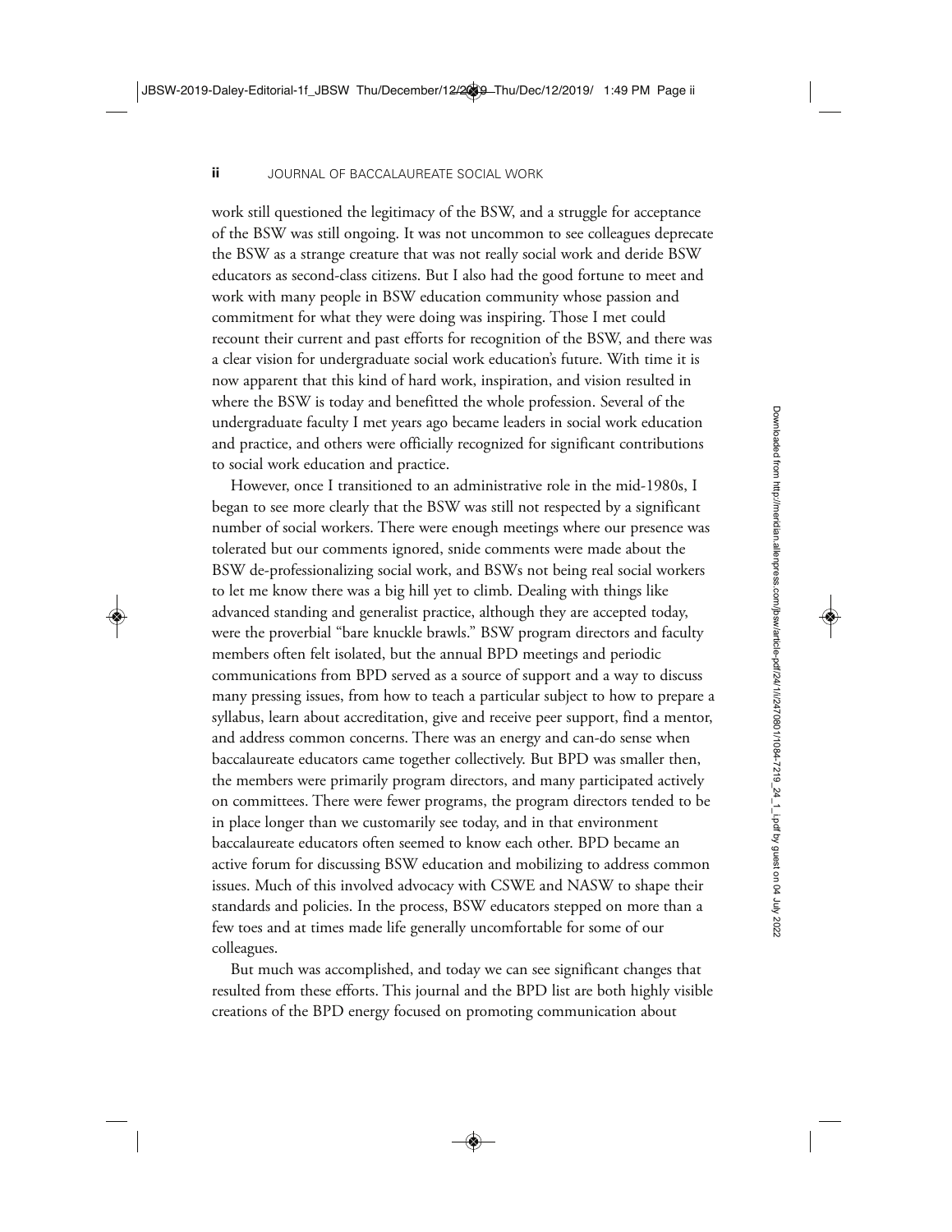undergraduate education. The continuum between the BSW and MSW, generalist practice as a part of both degrees is also a product of the volunteer efforts of the members of BPD. Now there is more representation for BSW faculty members and practitioners in social work organizations, and there is also a more general acceptance of the BSW as a member of the social work profession than there was years ago. So what we ultimately see today is the BSW as an established professional degree in social work. All of this took a lot of work and a fair amount of advocacy. Looking back, I do not miss the conflict, professional disrespect, or feeling that some colleagues were trying to do us in at times. Much of that was uncomfortable at best and unpleasant at worst.

At professional meetings in the last few years I have perceive a different landscape for the BSW. It is almost as if our sense of collective identity as baccalaureate social work educators has been diluted. In the past, there seemed to be a clear sense of purpose: We prepared BSWs for practice. Getting them ready for graduate education was a secondary consideration. Not all agreed, but that was the general sense. And we had a collective sense of identity that seemed to guide us forward. Somewhere that seems to have changed, and it is more likely to hear about preparation for graduate school. There is also a view that the BSW job opportunities for BSWs are limited. It is common to see BSW educators more excited about developing an MSW program or their personal pursuit of a graduate faculty position. Nothing is wrong with either of these, but it does tend to diffuse our identity as BSW educators when our goals for success center on graduate instead of undergraduate education. Perhaps this shift is intentional and I missed that memo about the change. Maybe it is just how BSW education has drifted with the tides of change. But some of us are still extremely proud to be a part of BSW education, in and of itself.

Traditionally, when either BSW education or practice was discussed there was an organized, passionate, and well- reasoned position presented to enhance the status for the BSW in the profession. BPD was often the forum used to organize and speak to these issues. That appears to be less common today than it was in the past. For example, at one time, meetings about CSWE standards, governance, and representation and the nature of practice were particularly intense and involved a lot of collective input. Yet now when those meetings arise it seems to be individuals presenting points of view rather than an organized group. The many changes that have occurred in social work education may explain some of this lack of unity.

There are now 523 accredited BSW programs, many more than several years ago (CSWE, 2019). As a result, it is harder for the directors and faculty members to get to know each other and feel a common bond. Increasingly, it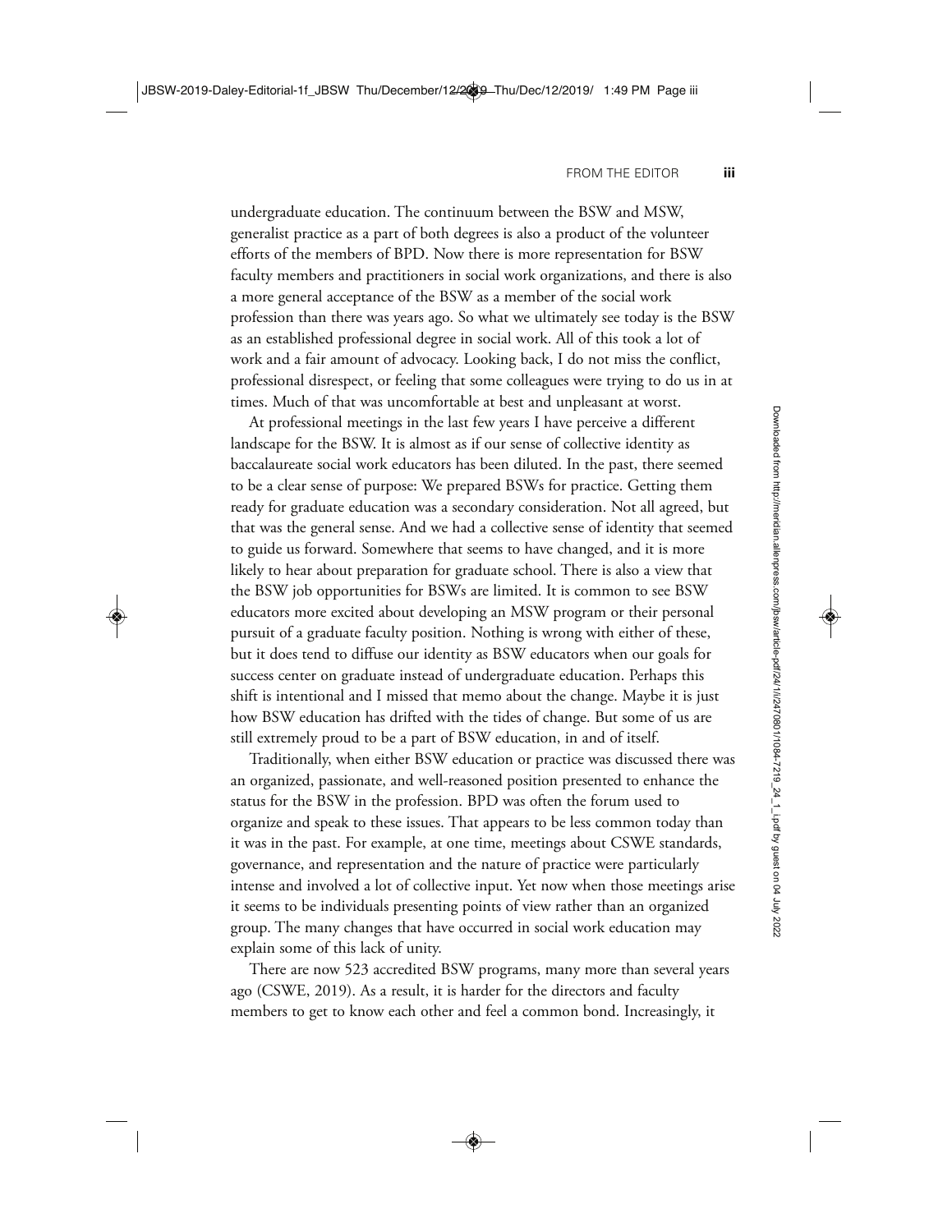has become more costly to participate in professional meetings, and with tightened university budgets, many of the voices we need to be part of the discussion are not there. The number of MSW programs, now totaling nearly 300, along with the advent of online and distance education, now mean that the MSW is more accessible than in the past, and many more BSW programs are co- located with graduate programs. There is some blurring of identity between the two levels, especially as more faculty members teach at both levels.

Over the years BPD, the traditional organization for BSW education, has changed as well. Initially formed as a voluntary membership group for BSW programs that were represented by the directors, it broadened its membership several years ago. Individual members were added in an associate category that included faculty, field directors, and friends of BSW education. Although there was a richer range of ideas when the organization transitioned to individual memberships, there was a change of focus as those who were not program directors gained a stronger voice in the organization. Over time, however, this may have led to views that were less clearly identified with undergraduate social work influencing the direction of BPD. More recent revisions of the BPD bylaws have shifted the composition of the Board of Directors and leadership of the organization to include a larger proportion of at- large members. Thus, the organization shifted more to a general membership that may not be as undergraduate centered as it once was. BPD has shifted away from the numerous volunteer committees that involved members in BSW issues to a more centrally led organization with members less involved collectively.

All these changes are most clearly illustrated in the current BPD strategic plan, in which only one of the five strategic goals addresses promoting undergraduate social work education (BPD, 2019). The single goal "Further Excellence in Undergraduate Social Work Education" could be a clear indicator of the changing focus of BPD. This goal could be construed as addressing a clear vision for the BSW in the future, or it could be interpreted in a number of other ways. Without more specific language it is hard to know. The traditional role of BPD in strengthening undergraduate social work education, building effective accreditation standards, and addressing undergraduate social work practice was more clearly articulated in previous strategic plans. The remaining four BPD strategic goals in the current strategic plan appear to be more clearly focused on organizational maintenance and growth. These are also legitimate concerns for BPD in so far as they strengthen the organization's primary focus on undergraduate social work.

Some change is inevitable, and it can be positive. But significant questions are raised about whether the current direction is the way we want things to be.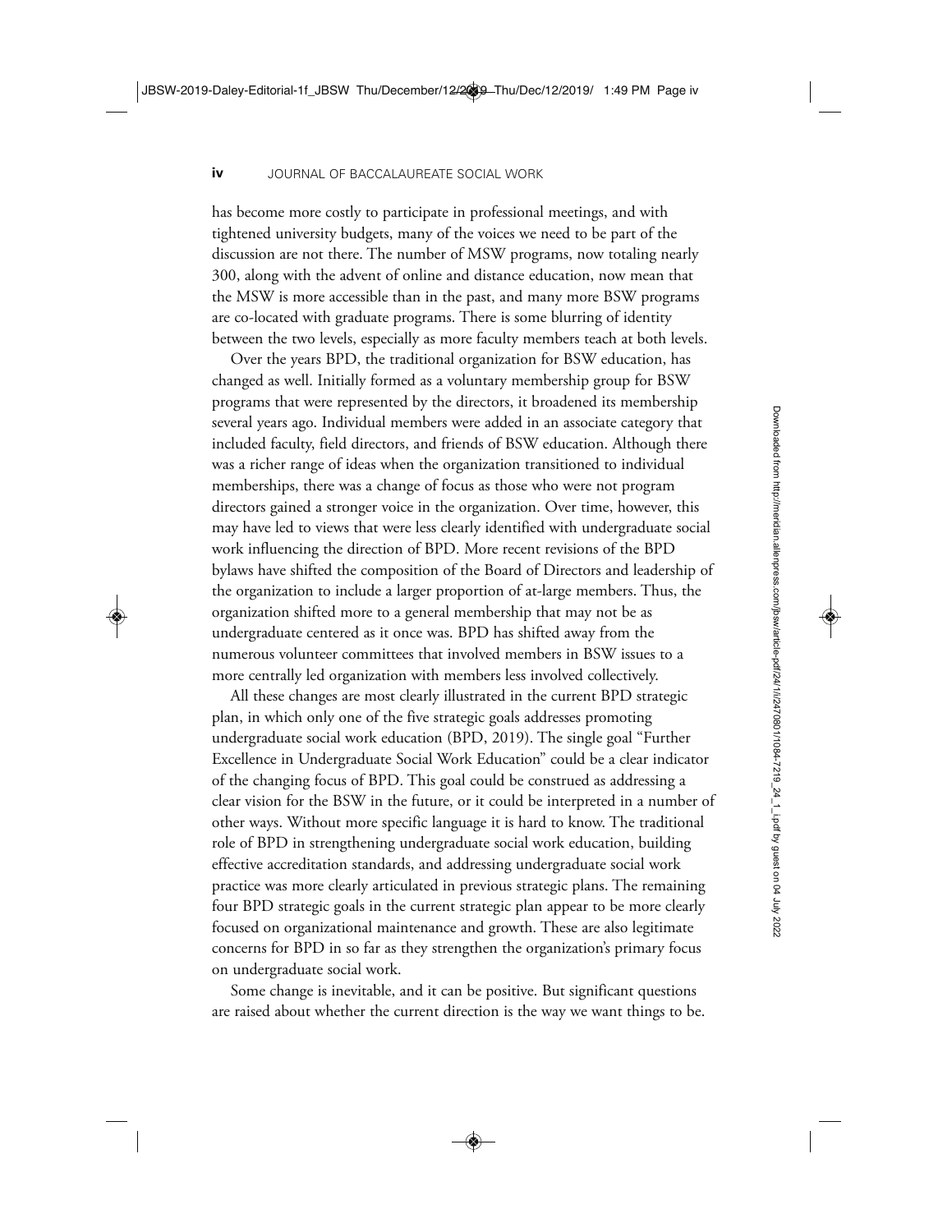Have we become complacent with the present and recent past? Are we adrift and content drifting with the currents of change? Is there any real interest in charting a course for the future of the BSW? If so, where will the leadership arise? And what is the BSW of the future? There are no clear answers to any of these questions, and there are likely many points of view on them. But one thing is certain: Change in the BSW and social work education overall will continue. If we are not active in charting our own course, then the future of the BSW may be in the hands of those who either may not understand the BSW or do not care a great deal about it.

We face a number of challenges in the short and long term, including the emergence of the DSW, the continued growth of MSW level education, and new accreditation standards for 2022. Any of these can affect baccalaureate social work education in ways we may not now predict. We must begin the dialogue about how we see things as BSW educators and become active in influencing who we will be in the future. Do we want to be generalists going forward or prepare graduates for practice or graduate education? What will our faculty look like as more DSWs enter the job market? These and other questions deserve our attention.

In the past, groups of active baccalaureate educators organized through professional meetings such as the CSWE Annual Program Meeting and later the BPD Annual Conference (Stuart, Leighninger, & Donahoe, 1993). The Baer and Frederico (1979) report that formed the foundation of BSW education was built on the work of these collective groups of educators who volunteered their time. These efforts and those of others have helped us to navigate changes over the last half century to chart a course for the BSW that has brought us to this point.

BSW educators are a professional community that must be strong to maintain the integrity of a quality education. But survival depends on communication, frank discussion, and good strategic planning. How and where will this occur? It seems harder than ever to organize to discuss the BSW of the present and the future. There are more of us and yet we are less likely to know each other. However, it does not take a huge group to get the ball rolling. Both BPD and CSWE still hold annual conferences. These are good opportunities for organizing and beginning discussions about the BSW. Although both organizations have included compelling topics as part of their programs for the conferences in the past and have made provision for organized group meetings, these are unlikely to be added unless requests are made.

BPD is the group that has the strongest connection to undergraduate social work, and it has an elected Board of Directors. Letting representatives know of